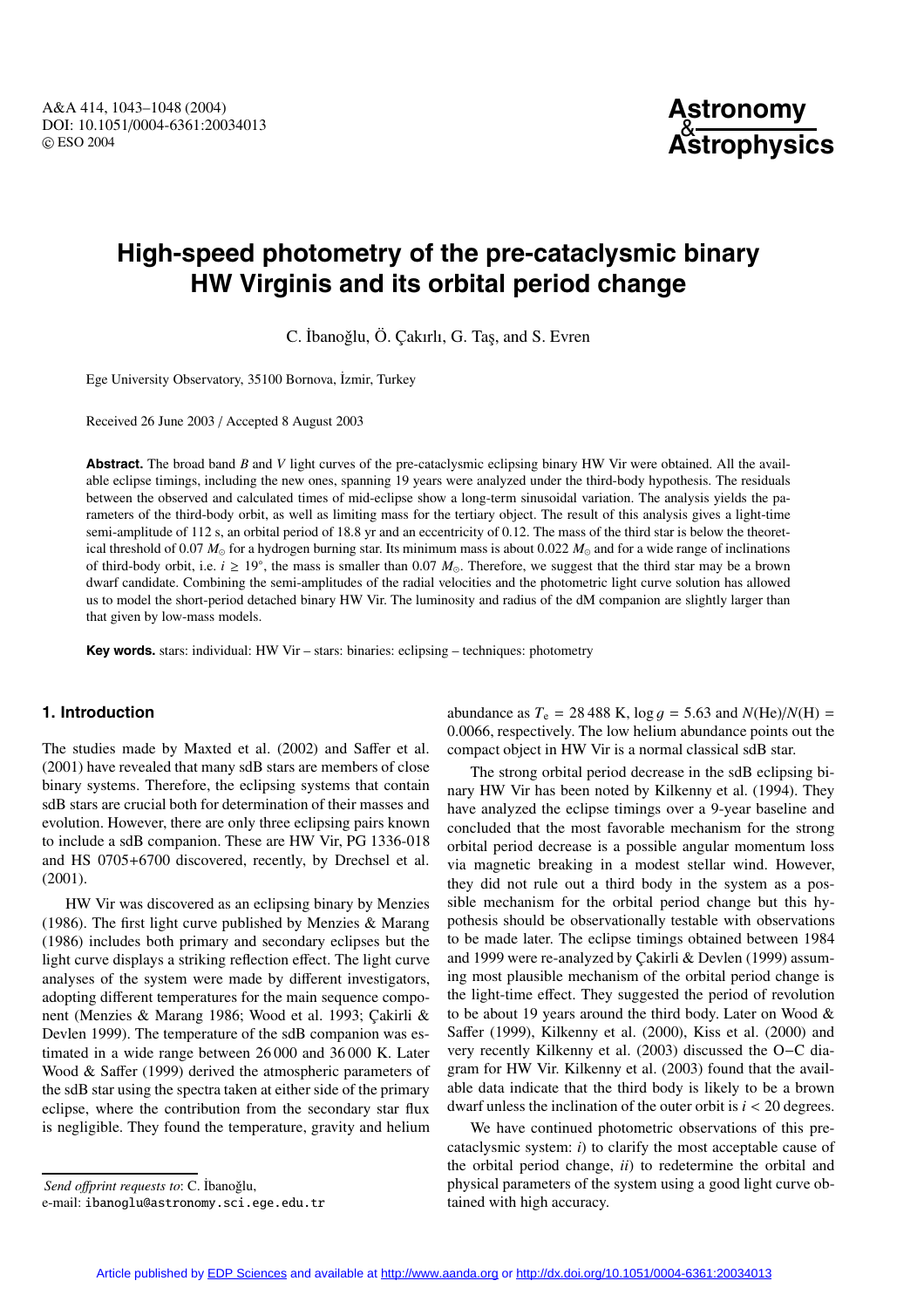## **2. Observations and light curves**

We observed HW Vir during the 2001, 2002 and 2003 observing seasons. Many light curves of the system in Johnson's wide-band *B* and *V* filters were obtained with a high-speed three-channel photon-counting photometer HSTCP attached to the 48 cm Cassegrain telescope at Ege University Observatory. Such photometers, like HSTCP designed for the time-series multicolor photometry of rapidly variable stars, are indispensable for investigation of rapid phenomena, especially in variable stars. The monitoring was continuous for about three minutes, except for interruptions about once every three minutes to check the comparison star on channel two (target star on channel one, sky-background on channel three). All three channels of the photometer coincide with the telescope's main axis. This photometer allows us to observe target star, comparison and sky background simultaneously in each filter. For a brief description of the equipment or detailed techniqual information please see Kalytis (1999).

In order to have a high counting rate a ten-second integration time was chosen for each measurement and we used a fancooling system in front of each Hamamatsu R1463P multiplier. The main comparison star was HD 110 647 (BD −8° 3411), as used by Çakirli & Devlen (1999). The extinction coefficients were obtained using the observations of the comparison star. Then, all differential magnitudes, in the sense variable minus comparison, were corrected for differential atmospheric extinction. The times were also reduced to the Sun's center. The orbital phases were calculated using the light elements given by Cakirli & Devlen (1999) as

HJD (Min I) = 2 445 730.5565 + 0<sup>4</sup> 116719582  $\times$  E.

Our observations enabled us to determine 10 times of primary and 8 secondary minima of HW Vir in two passbands. The times of minima were determined separately for both filters using the method of Kwee & van Woerden (1956). These times of minima are presented in Table 1 with their standard deviations. The photoelectric light curves obtained in 2002 are depicted in Fig. 1. During each observing night the star was observed for more than four hours which covers one and half of the orbital period. As seen from Fig. 1, high-speed observations of the system do not show any change in the brightness over short time intervals. The light curve of the system is stable during a three-year time interval and high-speed observations allow us to better define the contact times and also to determine the eclipse timings.

#### **3. Period variation and its most probable cause**

The evolutionary status of HW Vir has been discussed in detail by Wood et al. (1993). They suggest that mass transfer from the main sequence star to the compact object will begin when the normal star fills its corresponding Roche lobe. To bring into contact configuration the orbital period should be decreased by angular momentum loss due to gravitational radiation. Their calculation indicates that when the orbital period decreases to 109 min the main-sequence component will be in contact with the Roche lobe for a mass ratio of 0.3 and



**Fig. 1.** *B* and *V* light curves of HW Vir obtained on March 14, 2002. The solid lines represent the best fit solution according to the parameters listed in Table 4. The *V*-light curve was shifted 0.25 on the ordinate.

**Table 1.** New primary and secondary eclipse timings for HW Virginis.

| JD           |                  | (Hel.) Type Filter | $\sigma$ | E              | $O-C$                       |
|--------------|------------------|--------------------|----------|----------------|-----------------------------|
| $2400000+$   |                  |                    |          |                |                             |
| 52 348.43644 | I                | B                  | .00081   | 56699          | $-0.00364$                  |
| .43651       | $\boldsymbol{I}$ | V                  | .00064   | 56699          | $-0.00357$                  |
| .49495       | II               | B                  | .00111   | 56699.5        | $-0.00349$                  |
| .49505       | II               | V                  | .00100   | 56699.5        | $-0.00339$                  |
| .55319       | I                | V                  | .00091   | 56700          | $-0.00361$                  |
| .55329       | I                | B                  | .00089   | 56700          | $-0.00351$                  |
| 52 373.29764 | I                | B                  | .00077   | 56912          | $-0.00371$                  |
| .29775       | I                | V                  | .00068   | 56912          | $-0.00360$                  |
| .35617       | II               | B                  | .00095   | 56912.5        | $-0.00354$                  |
| .35624       | II               | V                  |          | .00093 56912.5 | $-0.00347$                  |
| .41431       | $\overline{I}$   | V                  | .00088   | 56913          | $-0.00376$                  |
| .41435       | I                | B                  | .00086   | 56913          | $-0.00372$                  |
| 52756.31274  | II               | B                  | .00041   | 60193.5        | $-0.00392$                  |
| .31414       | II               | V                  | .00029   |                | $60193.5 - 0.00252$         |
| .37116       | I                | B                  | .00009   | 60194          | $-0.00386$                  |
| .37123       | $\boldsymbol{I}$ | V                  | .00003   | 60194          | $-0,000379$                 |
| .42936       | II               | B                  | .00011   |                | $60194.5 - 0.00402$         |
| .42969       | II               | V                  |          |                | $.00006$ 60194.5 $-0.00369$ |

the system will be seen as a cataclysmic variable. Therefore, the variation in the orbtial period of HW Vir is important from this point of view, i.e., creation of a cataclysmic system.

Kilkenny et al. (1994) studied the orbital period change for the first time and concluded that the period of HW Vir was decreasing. They have discussed possible mechanisms for the period decrease but they could not reach a conclusion as to which one was the most likely candidate. The only two possible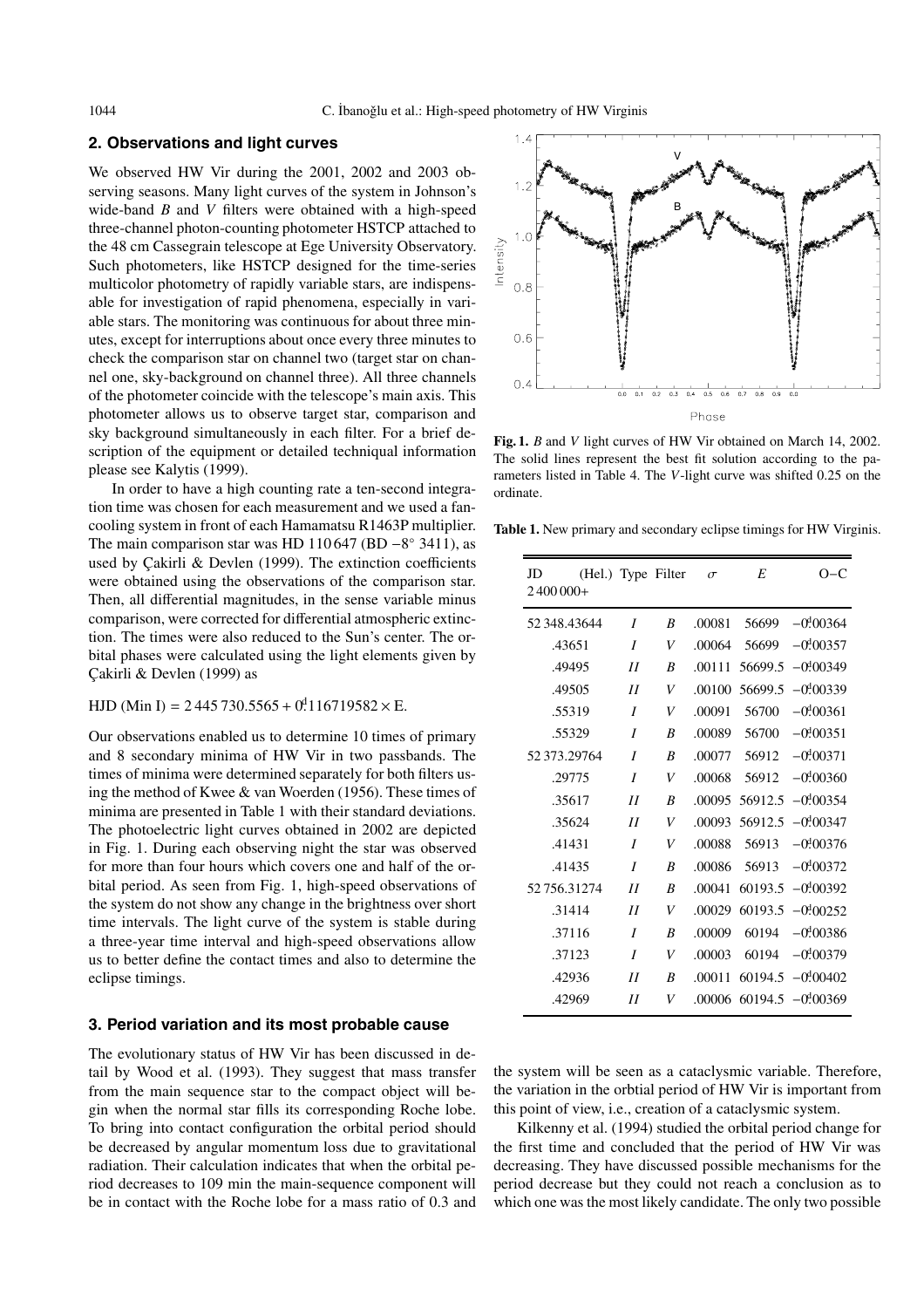mechanisms, i.e. a third body in the system or magnetic braking in a weak stellar wind, were suggested as the most plausible cause for the period change. Later on Wood & Saffer (1999), Kilkenny et al. (2000) and Kiss et al. (2000) re-analyzed all the O−C residuals available. The former and the latter represented the residuals by two separate linear fits. These studies indicate that the orbital period of the system changed abruptly around 1991. On the other hand, Kilkenny et al. (2000) found that HW Vir shows a clear and substantial period decrease over 16 years. The eclipse timings were fitted with polynomials of up to sixth order. They found that the first three polynomial fits to the eclipse timings – i.e. linear, quadratic and cubic – seem to be insufficient. They tried to use a 6th-order polynomial to achieve a good fit but this attempt failed and the residuals showed systematic deviations. Therefore, they concluded that the observed period change for HW Vir may be produced by either orbiting of the binary system around a third companion or mass loss from the system as weak stellar wind. Recently, Kilkenny et al. (2003) analyzed all the available timings over the past seventeen years. Although the cause of distinct period change has not been obvious they conclude that a clear reversal from decreasing to increasing period may be taken as indicative of the third body in the system.

We collected all the available timings of both primary and secondary eclipses published by different authors and added the new ones given in Table 1. The typical errors of the new times of the mid-eclipse are less than about 0.0009 d for the primary eclipse, but a little larger for the shallower secondary eclipse. The O−C residuals were obtained by using the ephemeris given by Çakirli & Devlen (1999). These residuals seem to show a sine-like change rather than linear or parabolic changes. Sinusoidal variation in the orbital period of an eclipsing binary may be attributable either to an orbital motion around a third-body or to an apsidal motion. Since the orbit of HW Vir is circular, revealed by both the light and radial velocity curves, and any shift of the mid-secondary eclipse with respect to the mid-primary was detected, one may easily rule out apsidal motion as a possible cause of period change. Therefore, the mechanism remaining is the possibility of orbiting the eclipsing binary around a third body. For this reason, we analyzed all the available times of mid-primary minimum under an assumption of a third body and used the conventional formulae given by İbanoğlu et al. (2000) and references therein. Since the secondary eclipse is shallow, the times of mid-secondary eclipses have larger uncertainties. Therefore, the O−C residuals for the secondary eclipse were excluded from the analysis. By applying a least squares solution we obtained the parameters for the third-body orbit, listed in Table 2 with their standard deviations.

In this table, *A* is the semi-amplitude of the light-time effect and *a* sin *i* is the projected semi-major axis of the relative orbit of the eclipsing pair around the common center-of-mass. *i*, *e* and  $\omega$  are the inclination, eccentricity and longitude of the periastron of the third-body orbit, respectively.  $T_3$  and  $P_3$  are the time of periastron passage and the third-body period.  $T_0$  and  $P$ are the light elements of the eclipsing pair. The light-time effect due to orbit of the eclipsing pair around the third body has been computed with the parameters given in Table 2 and

**Table 2.** Orbital solution for the third component of HW Vir.

| Parameter                  | Value                | $\sigma$              |  |
|----------------------------|----------------------|-----------------------|--|
| $T_0$ (HJD)                | 45 730 55743         | 0.00005               |  |
| $P_0$ (day)                | 0.1167195            | $4 \times 10^{-7}$    |  |
| $a_{12}$ sin <i>i</i> (km) | $3.05 \times 10^{7}$ | $0.50 \times 10^{7}$  |  |
| $\boldsymbol{e}$           | 0.12                 | 0.02                  |  |
| $\omega$ (deg)             | 49                   | 2                     |  |
| $T_3$ (HJD)                | 48112                | 119                   |  |
| $P_3(yr)$                  | 18.8                 | 0.4                   |  |
| $A$ (day)                  | 0.0013               | 0.0001                |  |
| $f(m)(M_{\odot})$          | $2.40 \times 0^{-5}$ | $1.08 \times 10^{-5}$ |  |
| $\Sigma(O-C)^2$            | 0.00018              |                       |  |



**Fig. 2.** Plot of the residuals of the eclipse timings using a linear ephemeris. The best-fitting curve assuming a third-body perturbation is shown as a solid line (upper panel). Residuals after subtracting the third-body perturbation are also shown in the lower panel.

subtracted from each time of minimum. The remaining residuals are shown in the lower panel of Fig. 2.

The period of the revolution of the eclipsing pair around the center-of-mass with the third body is 18.8 yr and the time span following the discovery of the eclipsing nature of HW Vir covers more than 100% of the period predicted in this study.

The O−C analysis allows us to determine the mass function of the unseen component and to estimate its mass by

$$
f(m) = \frac{(a_{12} \sin i)^3}{P_3^2} = \frac{(m_3 \sin i)^3}{(m_{12} + m_3)^2}
$$

where  $m_3$  and  $f(m)$  are the mass and mass function of the thirdbody and  $m_{12}$  is the total mass of the eclipsing pair. We calculated the mass function to be  $2.40(\pm1.08) \times 10^{-5}$  solar mass using the  $a_{12}$  sin *i* of 0.204 AU and a period of 18.8 yr. The masses of the components of the eclipsing pair were recently derived by Wood & Saffer (1999) as 0.48 and 0.14 solar masses. If the eclipsing pair is orbiting around the common center-of-mass with a period of 18.8 yr one may easily estimate the mass of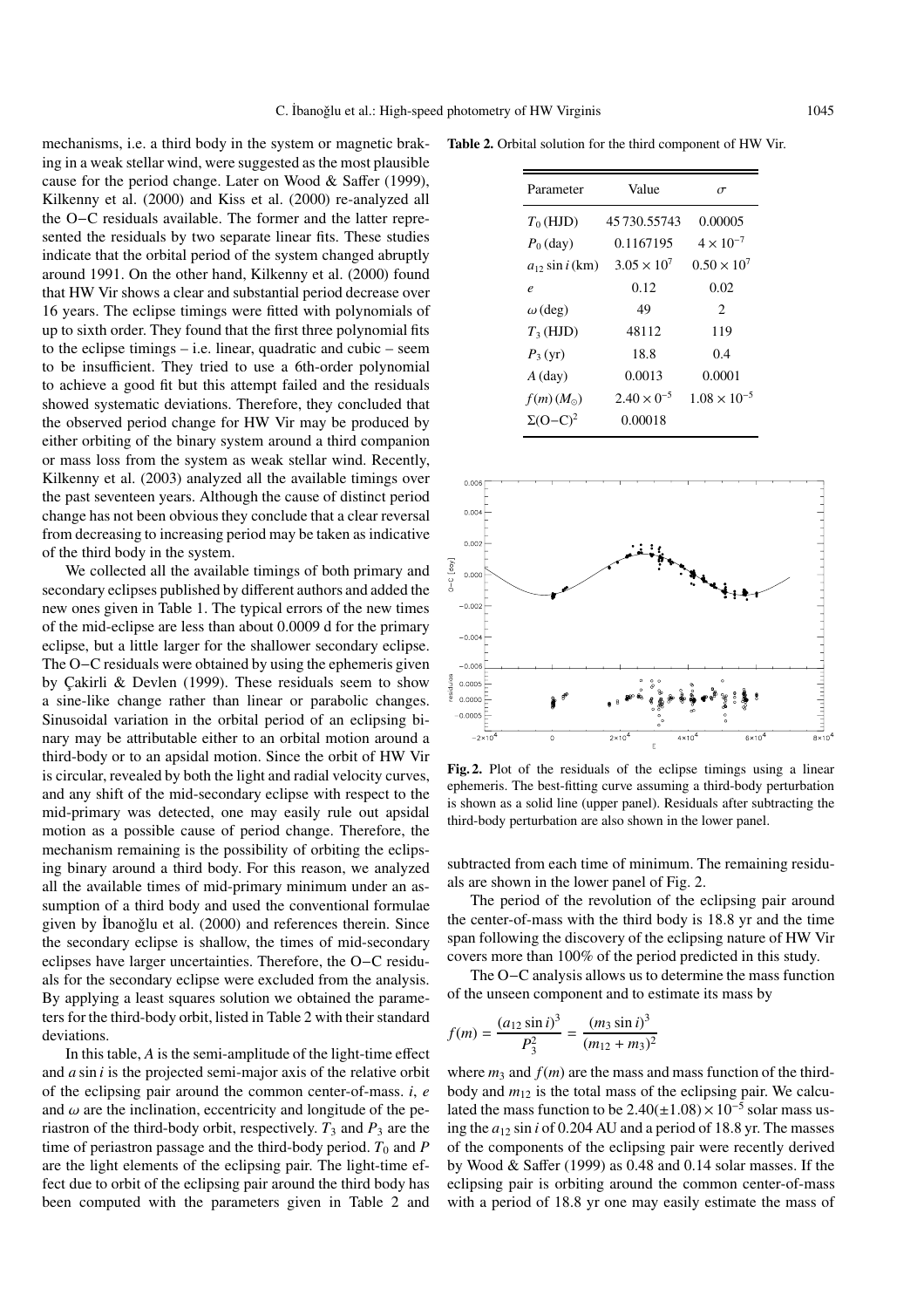**Table 3.** The normalized Fourier ( $l = 1.0$  for  $\theta = 90°$ ) coefficients.

| Filter $A_0$ | $A_1$                                        |                     | $A_2$ $B_1$ | B <sub>2</sub> |
|--------------|----------------------------------------------|---------------------|-------------|----------------|
|              | $B = 1.0164 -0.0848 -0.0186 -0.0021 -0.0015$ |                     |             |                |
| $\pm 6$      |                                              | $\pm 9$ $\pm 10$    | $\pm 6$     | ±6             |
|              | $V$ 1.0205 -0.0983 0.0206 0.0001 0.0006      |                     |             |                |
| $\pm 5$      |                                              | $\pm 118$ $\pm 138$ | $+5$        | $+5$           |
|              |                                              |                     |             |                |

the tertiary body from the mass function. Its mass, of course, depends on the inclination of the eclipsing pairs' orbit. For the inclination of 90 $\degree$ , 60 $\degree$  and 30 $\degree$  we calculate the third body's mass to be  $0.022$ ,  $0.025$  and  $0.044$   $M_{\odot}$ . If this body is really a star, i.e. its mass should be greater than  $0.07 M_{\odot}$ , the limiting mass for stable hydrogen burning, the orbital inclination of the long period orbit should be smaller than 19◦. The mass of the tertiary component is of the order of a brown dwarfs' mass for a very wide range of inclination. As pointed out by Kirkpatric et al. (2000) more than hundred brown dwarf candidates have been detected from the infrared surveys. Although a number of different models have been published so far to explain their observed properties, the dynamical masses could be derived only for a few brown dwarfs dynamically bound to a star. The most well-known binary companion brown dwarf is Gliese 229B, which has been studied by many observers. The second multiple stars' brown dwarf member was recently suspected by Guinan & Ribas (2001) in V471 Tau, a white-dwarf and red-dwarf eclipsing binary. Eclipsing binaries showing a light-time effect present a possibility for detecting such low mass companions, in addition to direct imaging and radial velocity techniques.

As reported by Chamblis (1992) and recently by Demircan (2000), a significant number of eclipsing binaries occur as components of triple star systems or higher-order multiple-star systems. A definite but not cyclic orbital period variation of an eclipsing binary can be regarded as evidence for the existence of a third body. The orbital periods of such binaries are very sensitive to the existence of a companion and are easily detectable from the O−C analysis, unless the common center-ofmass is too close to the mass center of the eclipsing pair.

## **4. Light curve analysis**

As shown in Fig. 1, the most striking feature of the light curve is the reflection as expected for a hot subdwarf plus cool lowmass eclipsing binary. We made a Fourier analysis of the light curve outside of the eclipses to estimate the reflection rate by the cool companion. The coefficients of the truncated Fourier series are given in Table 3.

The  $A_1$  and  $A_2$  terms are the contribution to the reflection effect. The latter coefficient is partially affected by the oblateness and the effect of tidal distortion on the light curves. The *B*<sup>1</sup> and  $B_2$  terms indicate a difference between the maxima of the light curve and other perturbations, such as mass transfer, dark spots on one or two components etc. The *B*-coefficients are too small when compared with the others, therefore the light curve of HW Vir seems to be unaffected by other effects, such as the reflection effect.

By using the Fourier coefficients we obtained the brightness change from mid-primary to mid-secondary due to reflection effects of  $0^{m}$  178 in *B* and  $0^{m}$  206 in the *V* band. These values are in good agreement with those expected from the formula given by Maxted et al. (2002). The reflection rate for HW Vir gets stronger as we go to longer wavelengths. We compute the disk-averaged temperature of the cool main-sequence star to be 9000 and 10 000 K for *B* and *V*-band light curves, respectively. The temperatures for the illuminated hemisphere of the cool companion that we estimate from the reflection effect in *B* and *V* bands are a little smaller than that found by Kiss et al. (2000) and in good agreement with the value of 10 800 K computed from the formula given by Maxted et al. (2002).

We have analyzed the *B* and *V* light curves separately by utilizing the Wilson and Devinney light curve synthesis code (Wilson & Devinney 1971; Wilson 1998). First, we adjusted the geometrical parameters and the effective temperature of the hot primary. The minimum squared sum of residuals between observed and calculated luminosities was obtained for a temperature of  $28700 \pm 200$  K for the sdB star. This estimate depends on the colour change during the primary eclipse and is close to those obtained by Wood & Saffer. Since Wood & Saffer's estimation depends on the optical spectroscopy, which is more sensitive to the temperature, we adopt a temperature of 28 500 K for the sdB component. After the first analysis we adjusted the bolometric albedo for the cooler companion. The effective temperature of the cool companion was found to be  $3378 \pm 91$  K for *B* and 3129 ± 199 K for *V* band. The temperature estimated from the *V* light curve analysis is in accordance with the mainsequence models for low-mass stars published by Dorman et al. (1989). However, the temperature found for the *B* light curve is somewhat greater than that of models. It is clear that the unirradiated face of such a cool star will contribute negligible flux to the total flux when compared with the contribution of a hot subdwarf. We obtained the bolometric albedo for this star to be  $0.73 \pm 0.04$  in *B* and  $0.98 \pm 0.03$  in *V*-band light curves. This estimation clearly indicates that the heated secondary component differs from the convective, low mass cool main-sequence stars. Therefore, it was decided to treat the limb darkening coefficients for this heated cool star as adjustable parameter. The analysis indicates that the limb darkening coefficients for this star are  $0.73 \pm 0.03$  in *B* and  $0.43 \pm 0.01$  in *V*-band. The coefficients are substantially reduced, as expected.

Table 4 gives a list of the fixed and adjusted parameters. The light curves computed with these parameters are compared with the observations in Fig. 1. This figure clearly shows that the parameters found by light curve analysis represent very well the observed light curve of the system. The pronounced reflection effect is fitted very well.

We determined the fractional radii for the hot and cool components as  $R_1/a = 0.2307 \pm 0.0011$ ,  $R_2/a = 0.2122 \pm 0.0011$ respectively, where *a* is the separation between the mass centers of the binary stars. Using the  $K_1 = 82.3$  km s<sup>-1</sup>, orbital inclination of 81.07, and the mass ratio of 0.29 we derive  $a = 0.853 R$ , and  $R_1 = 0.197 R$ , and  $R_2 = 0.181 R$ . The radius 0.853  $R_{\odot}$ , and  $R_1 = 0.197 R_{\odot}$  and  $R_2 = 0.181 R_{\odot}$ . The radius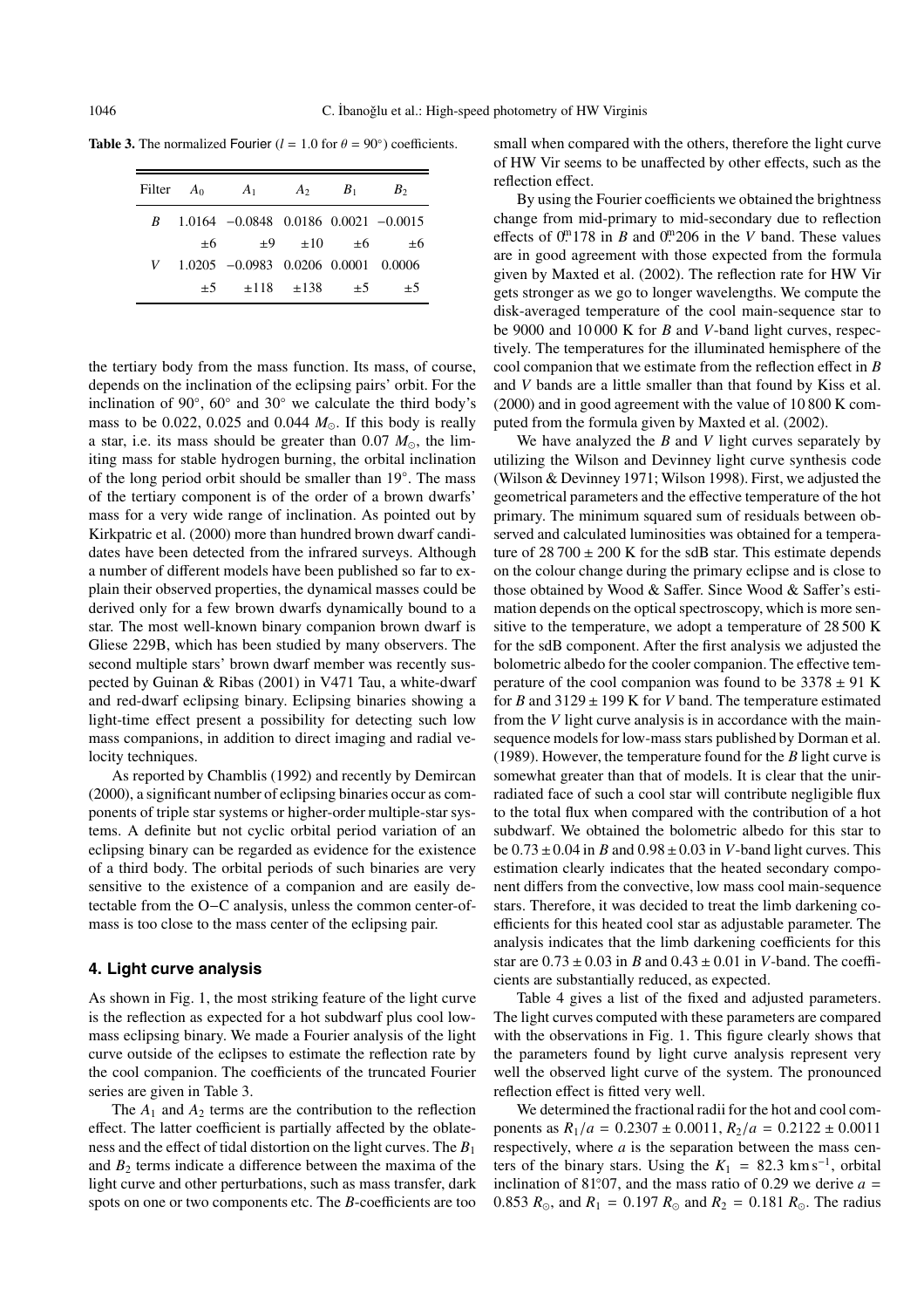**Table 4.** The parameters obtained from the *B*, *V* light curves of HW Vir.

| Fixed            | B                   | V                                        |  |
|------------------|---------------------|------------------------------------------|--|
| parameters       |                     |                                          |  |
| $T_1(K)$         | 28500               | 28500                                    |  |
| $A_1$            | 1.0                 | 1.0                                      |  |
| $g_1$            | 1.0                 | 1.0                                      |  |
| g <sub>2</sub>   | 0.32                | 0.32                                     |  |
| $x_1$            | 0.266               | 0.212                                    |  |
| $\boldsymbol{q}$ | 0.29                | 0.29                                     |  |
| Adjusted         | B                   | $\bar{V}$                                |  |
| parameters       |                     |                                          |  |
| i(°)             | $81.16 \pm 0.10$    | $80.97 \pm 0.10$                         |  |
| $\Omega_1$       | $4.7113 \pm 0.0105$ | $4.5849 \pm 0.0109$                      |  |
| $\Omega_{2}$     |                     | $2.7936 \pm 0.0111$ $2.6912 \pm 0.02143$ |  |
| $T_2(K)$         | $3378 \pm 91$       | $3129 \pm 199$                           |  |
| $L_{1}$          | $0.9998 \pm 0.0011$ | $0.9997 \pm 0.0011$                      |  |
| $L_2$            | 0.0002              | 0.0003                                   |  |
| A <sub>2</sub>   | $0.73 \pm 0.05$     | $0.98 \pm 0.03$                          |  |
| $x_2$            | $0.73 \pm 0.07$     | $0.43 \pm 0.03$                          |  |
| $r_1$ (pole)     | $0.2258 \pm 0.0010$ | $0.2325 \pm 0.0011$                      |  |
| $r_1$ (point)    | $0.2389 \pm 0.0011$ | $0.2360 \pm 0.0011$                      |  |
| $r_1$ (side)     | $0.2275 \pm 0.0012$ | $0.2344 \pm 0.0011$                      |  |
| $r_1$ (back)     | $0.2286 \pm 0.0011$ | $0.2356 \pm 0.0011$                      |  |
| $r_2$ (pole)     | $0.1989 \pm 0.0011$ | $0.2135 \pm 0.0011$                      |  |
| $r_2$ (point)    | $0.2148 \pm 0.0011$ | $0.2363 \pm 0.0011$                      |  |
| $r_2$ (side)     | $0.2025 \pm 0.0011$ | $0.2183 \pm 0.0011$                      |  |
| $r_2$ (back)     | $0.2112 \pm 0.0011$ | $0.2304 \pm 0.0011$                      |  |

of the primary component determined in this study is 12% greater than found by Wood & Saffer (1999). In contrast to Wood & Saffer, the cool, less massive companion is slightly smaller than the hot component and our solution is in agreement with that of Wlodarczyk & Olszewski (1994). The lowmass cool companion is about 9% oversized for its mass relative to the Dorman et al. model. The M-dwarf seems to be more luminous in the mass-luminosity plane. Two posibble reasons for the unusually large radius of the dM star may be either *i*) irradiation of the dM star by the sdB component, or, *ii*) the dM companion is so covered by starspots that convective energy transport is inhibited, causing the radius to increase. However, there are no clues about the magnetic activity of cool companion; therefore, the former may be an appropriate explanation, because not only the radius but also the luminosity of this star is larger than the value expected from models.

### **5. Conclusions**

The eclipsing binary HW Vir, consisting of a hot sdB and a cool main-sequence star, was observed using a high-speed three-channel photometer. Many precise light curves and times of mid-primary and mid-secondary eclipses were obtained. The period change of the system and plausible causes were reexamined. The last times of mid-eclipses revealed that the instantenous period of the system indicates a sine-like change over the past 19 years. The residuals from the linear fit are clearly asymmetric which implies that a quadratic fit is inappropriate. Therefore, we analyzed all the residuals obtained to date under the assumption of a third body hypothesis. Using a least squares solution we obtained parameters for the thirdbody orbit. The modeling yields an orbital period for the thirdbody of  $P_3$  = 18.8  $\pm$  0.4 yr, a light-time semi-amplitude of 112 s,  $a_{12}$  sin  $i = 0.204 \pm 0.033$  AU and an eccentricity of  $e_3$  = 0.12. Adopting a total mass for the eclipsing binary of 0.62  $M_{\odot}$ , we computed the mass function for the triple system as  $f(m) = 2.40(\pm 1.08) \times 10^{-5} M_{\odot}$ . The mass of the third-body is  $M_2 \sin i_2 \approx 0.022$  and its orbital semi-major axis third-body is  $M_3 \sin i_3 \approx 0.022$  and its orbital semi-major axis is  $a_3 \approx 6.1$  AU. As long as the inclination of the orbital plane of the third body is  $i \geq 19^\circ$ , the mass of this object is below the theoretical threshold of ~0.07 *M*<sub>o</sub> for a hydrogen burning star. The minimum mass of the third component was found to be  $0.022$   $M_{\odot}$  which would be too massive to be a planet. Therefore, the third component in the HW Vir system is a possible candidate for a brown dwarf star.

The light curves obtained using HSTCP were analyzed for the parameters of the eclipsing binary orbit and as well as for the physical properties of the components. We have carried out an analysis of the outside eclipse light curve and determined disk-averaged temperatures for the cool companion facing the hot sdB star. The effective temperature of the low-mass cool companion is in accord with the theoretical models. However, its luminosity and radius are slightly larger than the values predicted from the models. These differences were attributed to either heating of the cool star by radiant energy coming from the sdB star, or large spots on its surface.

*Acknowledgements.* We would like to express our sincere thanks to the personnel of the Ege University Observatory for their valuable aid during the installation of the new photometer on the telescope. We would also like to thank the reviewer, Dr. P. F. L. Maxted, for his timely review and helpful comments.

#### **References**

- Chambliss, C. R. 1992, PASP, 104, 663
- Çakirli, Ö., & Devlen, A. 1999, A&A, 136, 27
- Demircan, O. 2000, in Variable Stars As Essential Astrophysical Tools, ed. C. ˙Ibanoglu (Kluwer Academic Publishers), 615
- Drechsel, H., Heber, U., & Napiwotzski, R. 2001, A&A, 379, 893
- Dorman, B., Nelson, L., & Chau, W. Y. 1989, ApJ, 342, 1003
- Guinan, E. F., & Ribas, I. 2001, ApJ, 546, L43
- İbanoğlu, C., Çakirli, Ö., Değirmenci, Ö., et al. 2000, A&A, 354, 188 Kalytis, R. 1999, Tr. J. Phys., 23, 347
- Kilkenny, D., Marang, F., & Menzies, J. W. 1994, MNRAS, 267, 535
- Kilkenny, D., Keuris, S., & Marang, F. 2000, The Observatory, 120, 48
- Kilkenny, D., van Wyk, F., & Marang, F. 2003, The Observatory, 123, 31
- Kiss, L. L., Csak, B., Szatmary, K., Füresz, G., & Sziladi, K. 2000, A&A, 364, 199
- Kwee, K. K., & van Woerden, H. 1956, BAN, 12, 327